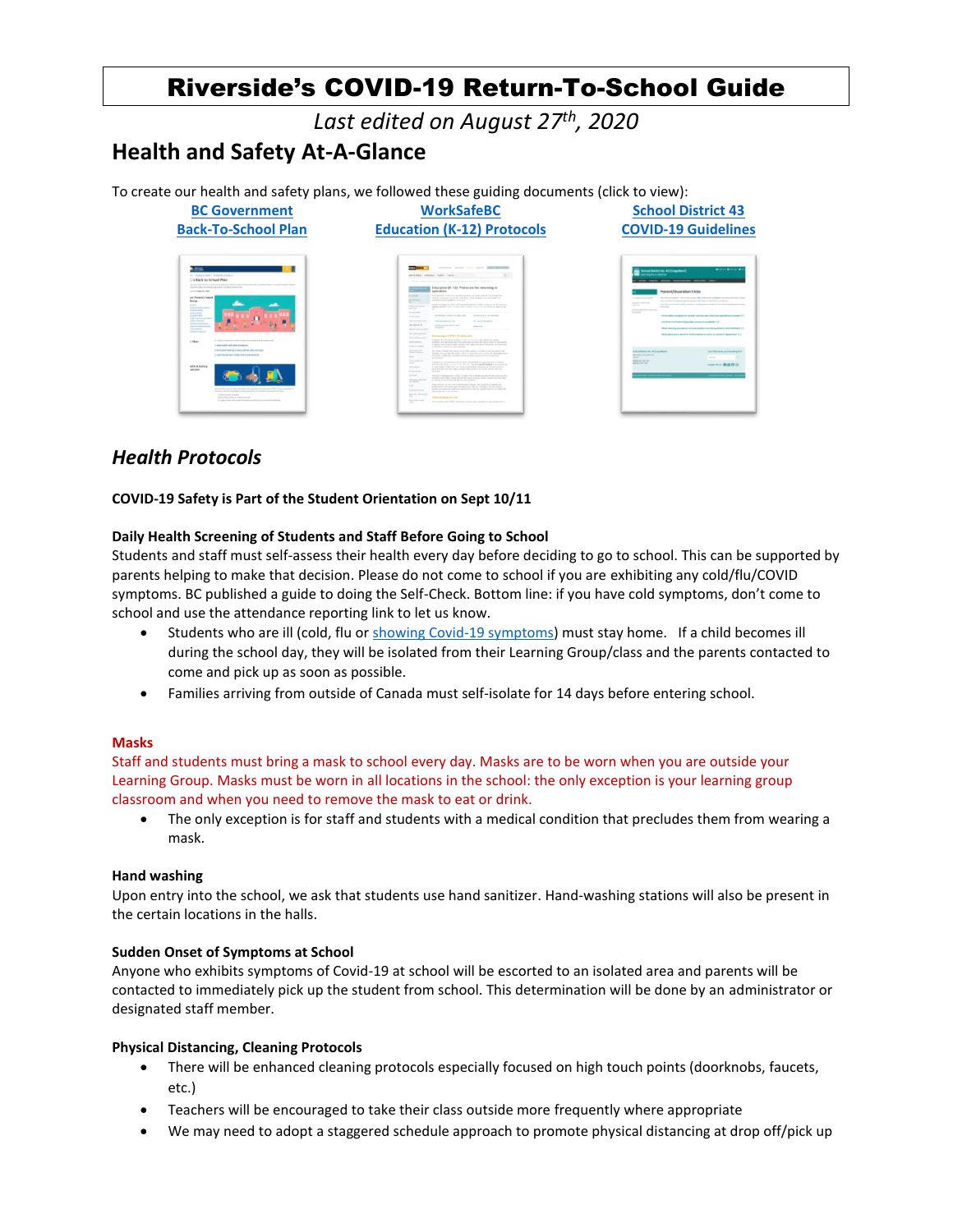- There will be no large gatherings (assemblies, special events, open house) at this time.
- No sharing of food or drink.

# **Visitors**

Parents and visitors must make an appointment to meet with staff. There will be limited access to the building by parents and visitors. All visitors must sign in for the purpose of contact tracing. Virtual meetings will be an option for staff and parents.

• We ask parents to practice physical distancing (staying apart 2m) when on school grounds. This is for your safety, the safety of staff and students and is good modeling for our students.

# *Safety Systems*

# **Learning Groups**

A [Learning Group](https://www2.gov.bc.ca/gov/content/education-training/k-12/covid-19-return-to-school#learning-group) is defined as a group of students and staff who remain together for an extended period of time and who interact primarily with each other.

In the Coquitlam School District, the Learning Group will be your student's classmates and any staff assigned to work with the students on a regular basis, like the class's teacher. Within the learning group, there will be less emphasis on physical distancing, but physical contact is discouraged. Secondary schools are being organized in quarters: Q1, Q2, Q3, Q4 (8-9 weeks in duration). The Ministry of Education has stated that Learning Groups cannot exceed 120 people at secondary school. In many instances, our learning groups will be significantly smaller. A typical student schedule will have 2 courses per quarter, at times 3. One course will take place in their Learning Group and the second will occur in a physically distanced environment twice per week and remotely for the remaining days of the week. Courses outside the Learning Group will be smaller in size.

If students interact with students or staff from other learning groups, they are to practice physical distancing or wear a mask. In some cases, specialist teachers who work with students from different learning groups (i.e. Learning assistance or English as a Second Language) will wear a mask if they cannot maintain physical distancing.

# **Hybrid Classes**

For all the students' classes other than the Learning Group Class, physical distancing (2m), masks, and reduced class sizes will be enforced. S Students in every class will be following a remote learning system three days per week. That way, there will be a maximum of 15 students per class and the ability to space desks or workspaces 2m apart. For these non-learning-group classes, students attend on Monday and Thursday if their last name is between A and L, and Tuesday/Friday if the last name is between M and Z.

# **Traffic Patterns**

Our stairwells will have a 'one-way' rule. A map of the hallway and stairwell directions will be posted at all entrances. Hallways will have a centerline much like a street to keep people separated and walking on the righthand side. We will be opening classroom doors so there is reduced congestion in the halls. After entering, students are to proceed to their classrooms.

# **Plexiglass**

We have installed plexiglass in our reception and counselling areas to increase safety in those high-traffic areas.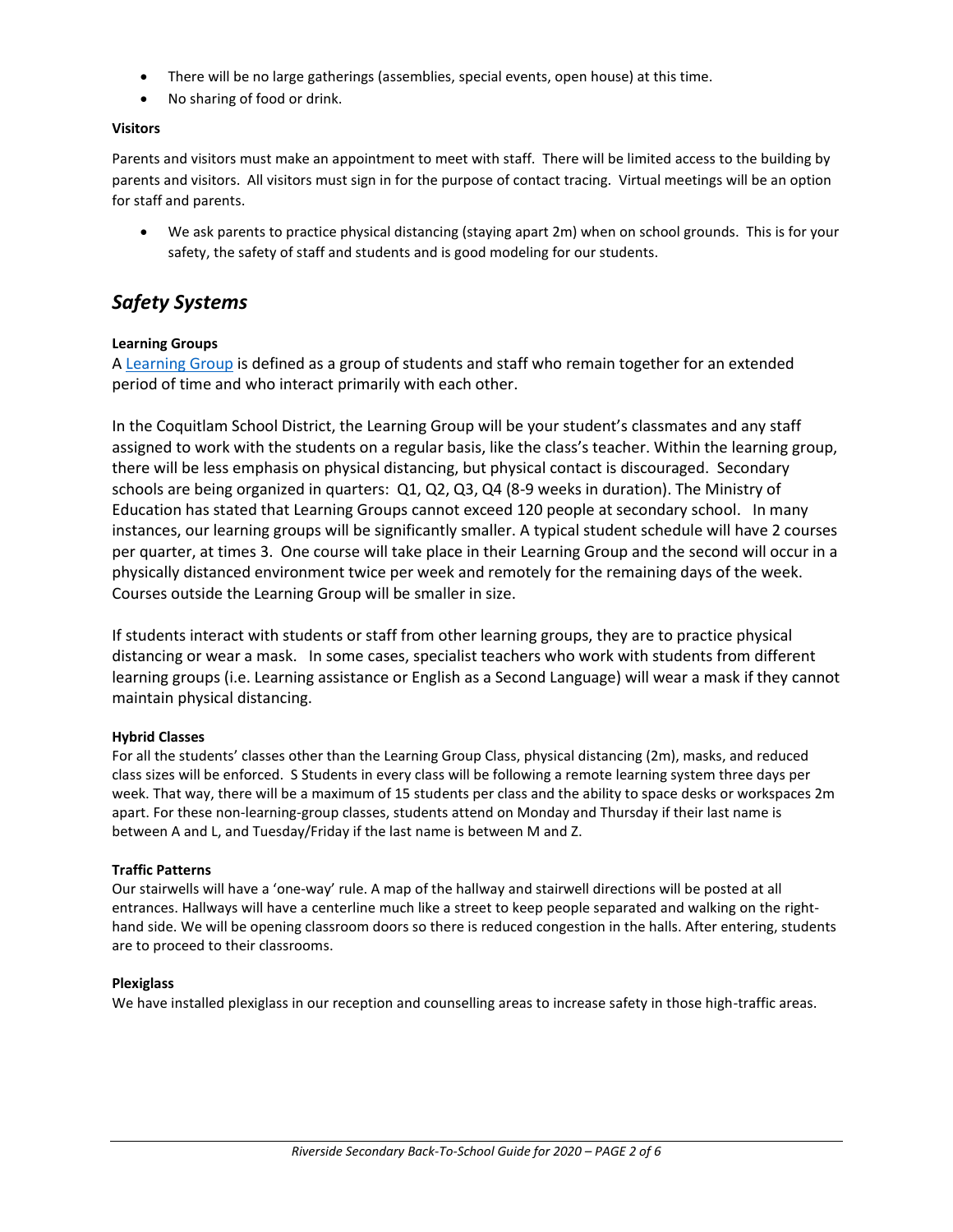# *Timetable Changes*

All these changes apply to the entire 2020/2021 school year.

# **SEMESTERS** → **QUARTERS**

Normally, we offer students 8 courses per year: 4 in the first half of the year (Semester 1) and 4 in the second half (Semester 2). We will be slicing each semester in half, creating two quarters in each semester. Our new timetable will offer 2 courses in each quarter plus X block (early morning class for some students), lasting 9 weeks each.

- Blocks 2, 3, 4, and 5 will be double the time (150 minutes including 30 minutes of flexible time)
- Block 1 ("X") will continue to run as a full semester course, at the same time (7:37am to 8:55am) but according to the daily Hybrid Schedule system.

# **DAILY IN-PERSON ATTENDANCE** → **"LEARNING GROUPS" and "HYBRID CLASSES"**

One of your classes for each 4-week term will be your "Learning Group" class. Block 2 is your first Learning Group. The students you see with you in that class are officially part of your 4-week-long learning group. For that time, you can interact with them in class without a mask on, and work with them closer than 2 meters. Outside the learning group class of students and the room itself, you must follow the safety rules explained later in this guide.

Hybrid Classes are all other classes you are in except for that learning group class. You only attend hybrid classes two days a week. The other days are spent at home or in another individualized location doing online/remote learning assignments from that same class.

To ensure that all classes have an equitable amount of in-person instruction time, we switch which the morning and afternoon classes so that everyone has a new learning group for the second part of the quarter and the same amount of in-person time.

# LINEAR MATH  $9$ /PE  $9 \rightarrow$  QUARTERLY MATH  $9$  and PE  $9$

In the past, Math and PE at the Grade 9 level have been taught as a year-long course, with Math and PE taking turns every other day. With the Quarterly system, we will have to take a break from the 'Linear' system and run Math 9 and PE 9 the same as every other class

# **CALENDAR OF QUARTERS**

|                    | <b>Quarter 1</b> |               | <b>Quarter 2</b> |          | <b>Quarter 3</b> |          | <b>Quarter 4</b> |            |
|--------------------|------------------|---------------|------------------|----------|------------------|----------|------------------|------------|
|                    | Sept 14-         | Oct 22-       | Nov $18 -$       | Jan $4-$ | Feb $1-$         | Mar $8-$ | Apr $26 -$       | May $26 -$ |
|                    | Oct 21           | <b>Nov 17</b> | Dec 18           | Jan 29   | Mar 5            | Apr 23   | <b>May 25</b>    | June 25    |
| <b>Blocks</b>      | 1(X)             |               |                  |          | 1(X)             |          |                  |            |
| (red is            |                  |               |                  | 3        |                  |          |                  |            |
| learning<br>group) | 4                | 4             |                  | 5        | 4                |          |                  |            |

Most Grade 9 students will only have Periods 2, 3, 4, and 5. They would start the year with just Periods 2 and 4 classes as shown above.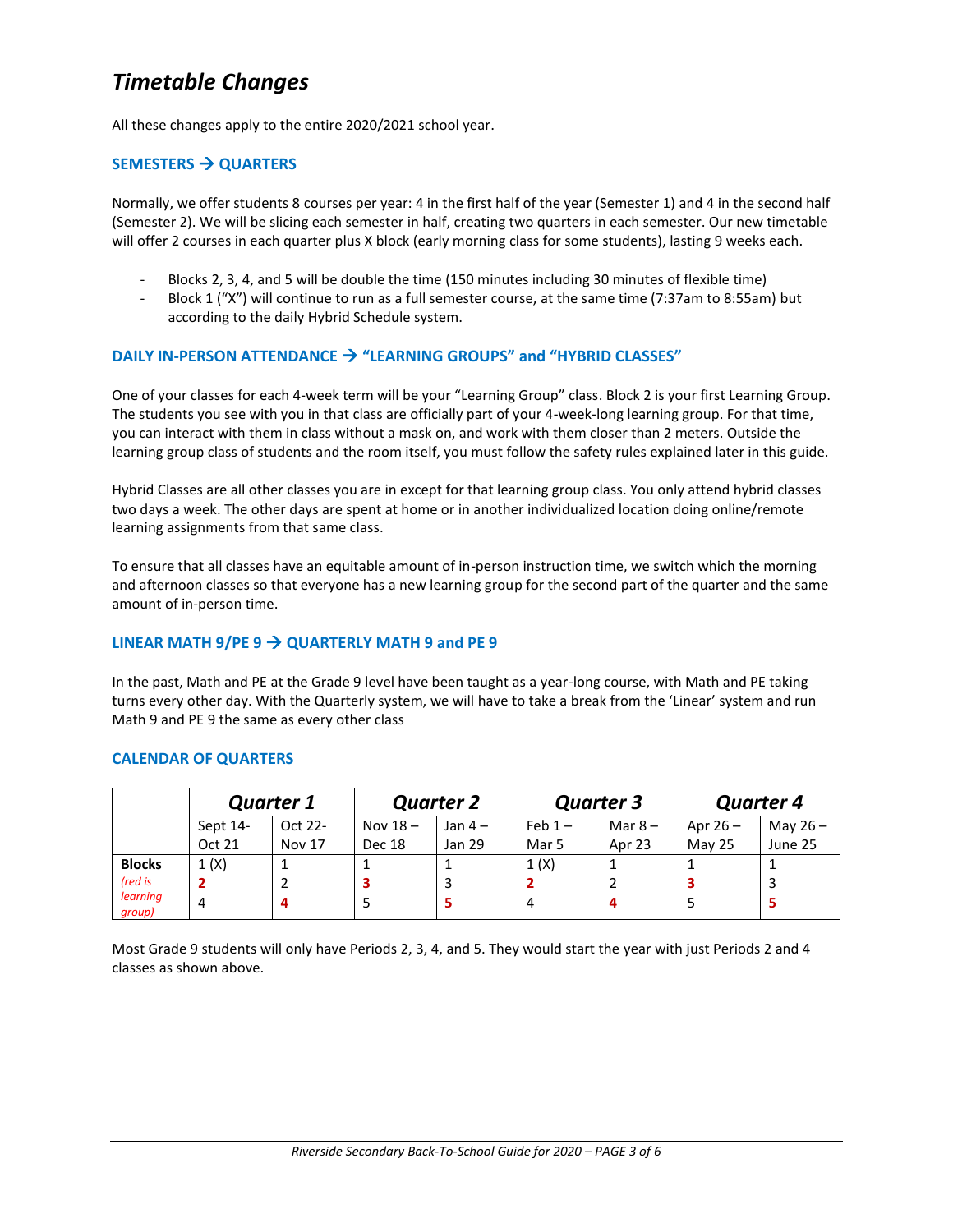# **RIVERSIDE TIMETABLE AND BELL SCHEDULE**

Where the boxes are shaded in grey, that's where you attend AT RIVERSIDE if you have a class in that period. Where there is a white background, you will be engaging with your teacher via online learning, which may or may not include live Teams sessions.

|                       | <b>QUARTER 1 (FIRST 4 WEEKS)</b> |                              |                              |                              |                              |
|-----------------------|----------------------------------|------------------------------|------------------------------|------------------------------|------------------------------|
| <b>Last Names A-L</b> |                                  |                              |                              |                              |                              |
|                       | <b>MONDAY</b>                    | <b>TUESDAY</b>               | WEDNESDAY                    | THURSDAY                     | <b>FRIDAY</b>                |
| 7:30am - 8:45am       | <b>Period 1 Class</b>            | <b>Online Period 1 Class</b> | <b>Online Period 1 Class</b> | <b>Period 1 Class</b>        | <b>Online Period 1 Class</b> |
| 9am - 11:00am         | <b>Period 2 Class</b>            | <b>Period 2 Class</b>        | <b>Period 2 Class</b>        | <b>Period 2 Class</b>        | <b>Period 2 Class</b>        |
| 11am - 11:30am        | <b>Flex time</b>                 | <b>Flex time</b>             | <b>Flex time</b>             | <b>Flex time</b>             | <b>Flex time</b>             |
| 11:30am - 12 noon     | Lunch                            | Lunch                        | Lunch                        | Lunch                        | Lunch                        |
| 12pm - 2pm            | <b>Period 4 Class</b>            | <b>Online Period 4 Class</b> | Online Period 4 Class        | <b>Period 4 Class</b>        | Online Period 4 Class        |
| 2pm - 2:30pm          | Flex time                        | Flex time                    | Flex time                    | Flex time                    | Flex time                    |
|                       |                                  |                              |                              |                              |                              |
| Last Names M-Z        |                                  |                              |                              |                              |                              |
|                       | <b>MONDAY</b>                    | <b>TUESDAY</b>               | WEDNESDAY                    | THURSDAY                     | <b>FRIDAY</b>                |
| 7:30am - 8:45am       | <b>Online Period 1 Class</b>     | <b>Period 1 Class</b>        | <b>Online Period 1 Class</b> | <b>Online Period 1 Class</b> | <b>Period 1 Class</b>        |
| 9am - 11:00am         | <b>Period 2 Class</b>            | <b>Period 2 Class</b>        | <b>Period 2 Class</b>        | <b>Period 2 Class</b>        | <b>Period 2 Class</b>        |
| 11am - 11:30am        | <b>Flex time</b>                 | <b>Flex time</b>             | <b>Flex time</b>             | <b>Flex time</b>             | <b>Flex time</b>             |
| 11:30am - 12 noon     | Lunch                            | Lunch                        | Lunch                        | Lunch                        | Lunch                        |
| 12pm - 2pm            | Online Period 4 Class            | <b>Period 4 Class</b>        | <b>Online Period 4 Class</b> | <b>Online Period 4 Class</b> | <b>Period 4 Class</b>        |
| 2pm - 2:30pm          | Flex time                        | Flex time                    | Flex time                    | Flex time                    | Flex time                    |
|                       |                                  |                              |                              |                              |                              |
|                       |                                  |                              |                              |                              |                              |
|                       | <b>QUARTER 1 (WEEKS 5 to 8)</b>  |                              |                              |                              |                              |
| <b>Last Names A-L</b> |                                  |                              |                              |                              |                              |
|                       |                                  |                              |                              |                              |                              |
|                       | <b>MONDAY</b>                    | <b>TUESDAY</b>               | WEDNESDAY                    | THURSDAY                     | <b>FRIDAY</b>                |
| 7:30am - 8:45am       | <b>Period 1 Class</b>            | <b>Online Period 1 Class</b> | <b>Online Period 1 Class</b> | <b>Period 1 Class</b>        | Online Period 1 Class        |
| 9am - 11:00am         | <b>Period 2 Class</b>            | <b>Online Period 2 Class</b> | <b>Online Period 2 Class</b> | <b>Period 2 Class</b>        | <b>Online Period 2 Class</b> |
| 11am - 11:30am        | <b>Flex time</b>                 | <b>Flex time</b>             | <b>Flex time</b>             | <b>Flex time</b>             | <b>Flex time</b>             |
| 11:30am - 12 noon     | Lunch                            | Lunch                        | Lunch                        | Lunch                        | Lunch                        |
| 12pm - 2pm            | <b>Period 4 Class</b>            | <b>Period 4 Class</b>        | <b>Period 4 Class</b>        | <b>Period 4 Class</b>        | <b>Period 4 Class</b>        |
| 2pm - 2:30pm          | Flex time                        | Flex time                    | Flex time                    | Flex time                    | Flex time                    |
| Last Names M-Z        |                                  |                              |                              |                              |                              |
|                       |                                  |                              |                              |                              |                              |
|                       | <b>MONDAY</b>                    | <b>TUESDAY</b>               | WEDNESDAY                    | THURSDAY                     | <b>FRIDAY</b>                |
| 7:30am - 8:45am       | <b>Online Period 1 Class</b>     | <b>Period 1 Class</b>        | <b>Online Period 1 Class</b> | <b>Online Period 1 Class</b> | <b>Period 1 Class</b>        |
| 9am - 11:00am         | <b>Online Period 2 Class</b>     | <b>Period 2 Class</b>        | <b>Online Period 2 Class</b> | <b>Online Period 2 Class</b> | <b>Period 2 Class</b>        |
| 11am - 11:30am        | <b>Flex time</b>                 | <b>Flex time</b>             | <b>Flex time</b>             | <b>Flex time</b>             | <b>Flex time</b>             |
| 11:30am - 12 noon     | Lunch                            | Lunch                        | Lunch                        | Lunch                        | Lunch                        |
| 12pm - 2pm            | <b>Period 4 Class</b>            | <b>Period 4 Class</b>        | <b>Period 4 Class</b>        | <b>Period 4 Class</b>        | <b>Period 4 Class</b>        |
| 2pm - 2:30pm          | Flex time                        | Flex time                    | Flex time                    | Flex time                    | Flex time                    |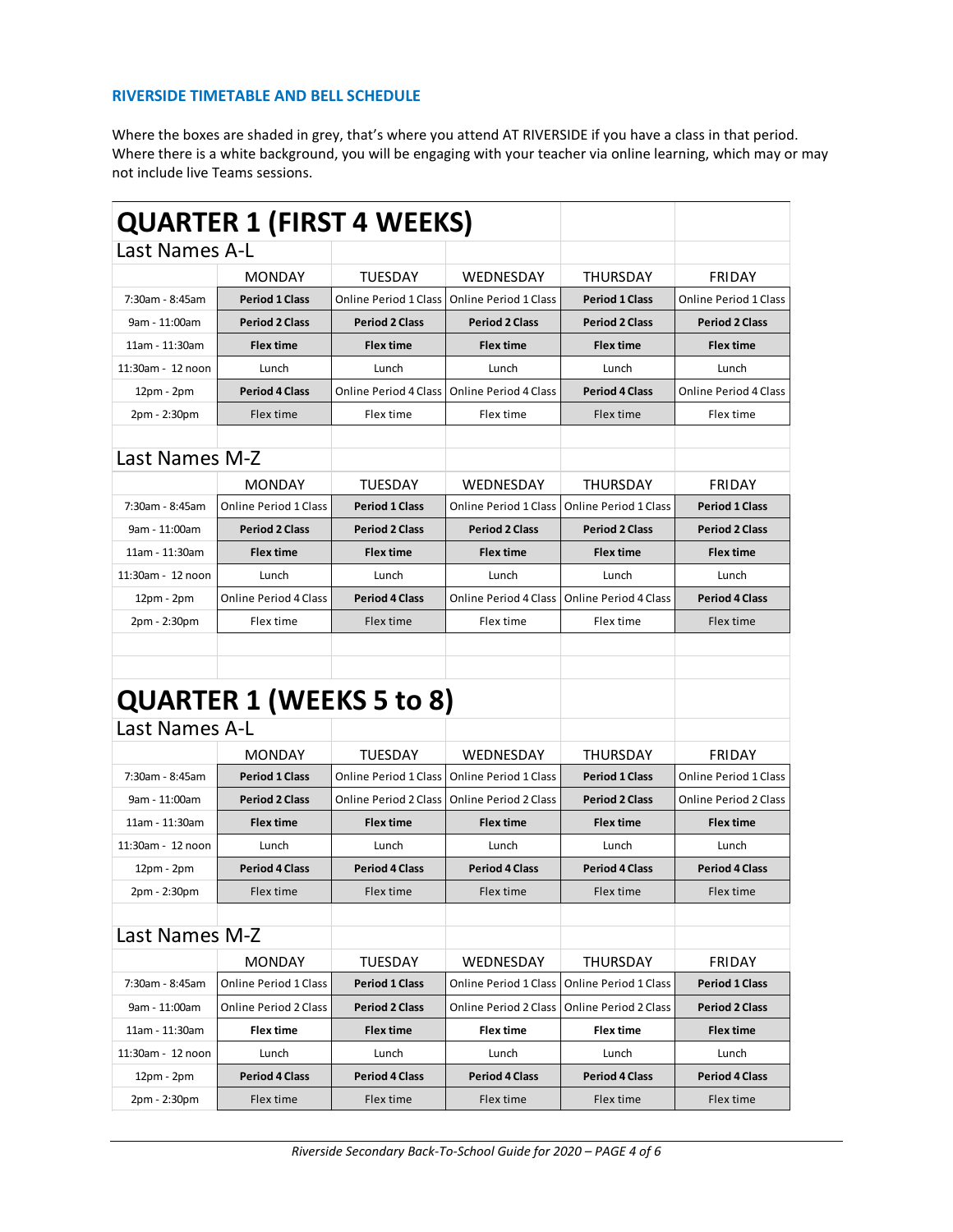#### **OFF-TIMETABLE COURSES**

If your timetable includes a Period 6 through 15 course, it is called "Off-Timetable". Each off-timetable course has a unique start and end time and depending on the course will run at the same time as Periods 1 through 5. Examples include:

Career Life Connections 12

- Grade 12's will be completing the CLC12 course and a Capstone Project. The meeting times will be individualized and will occur either remotely or with social distancing and masks as with the other Hybrid Classes.
- More information is coming in the next few weeks about this course for all Grade 12's.

Peer Tutoring 11/12

Students are assigned to a particular period and class for this course. For example, a student might be assigned to a Math 9 class in Period 2, Quarter 1. They become part of that learning group as they are always with that class during the learning group designated period.

Digital Learning 10

This course is taught by Mr. Barrazuol and Mr. Robinson DURING certain classes that Grade 9's have. They will connect with your child in Periods 2, 3, 4, or 5, and provide more information there as to the schedule of visits.

# **FIRST TWO WEEKS OF SEPTEMBER**

| <b>Monday</b>                                          | <b>Tuesday</b>            | Wednesday                 | Thursday                                 | Friday                                       |
|--------------------------------------------------------|---------------------------|---------------------------|------------------------------------------|----------------------------------------------|
| September 7                                            | September 8               | September 9               | September 10                             | September 11                                 |
| <b>LABOUR DAY</b><br><b>HOLIDAY</b><br>(School closed) | Students do not<br>attend | Students do not<br>attend | <b>Orientations</b><br>** Wear a mask ** | <b>Orientations</b><br>$**$ Wear a mask $**$ |
| September 14                                           | September 15              | September 16              | September 17                             | September 18                                 |
| <b>QUARTER 1</b><br><b>BEGINS!</b>                     |                           |                           |                                          |                                              |

#### **Orientations on Sept 10 and 11 will include our Grade 9 Digital Boot Camp:**

Students will attend a safety orientation session during. Students who don't have their own mask will be provided with a mask and will be asked to wear it while at school.

At Riverside, students bring their own laptop with them to school every day. We use "Digital Boot Camp" to initiate all students into the platforms that our teachers rely on to present and showcase work. Parents are asked to sign a permission form at the beginning of the year to allow their child to use these platforms.

Digital Boot Camp used to be a few days before the start of the year for Grade 9's to learn everything needed to succeed with their device at school. This year, we will be using their Period 2 class to do their Boot Camp preparation. A schedule will be posted online that shows when that will happen and will be also be added to the app and to an email before Labour Day.

#### **Platforms we teach students to use:**

- Microsoft Office 365: Teams, OneNote, Outlook, Word, Excel, Powerpoint
- Edublog, MyEducation BC (MyEd BC)

# *Other Information*